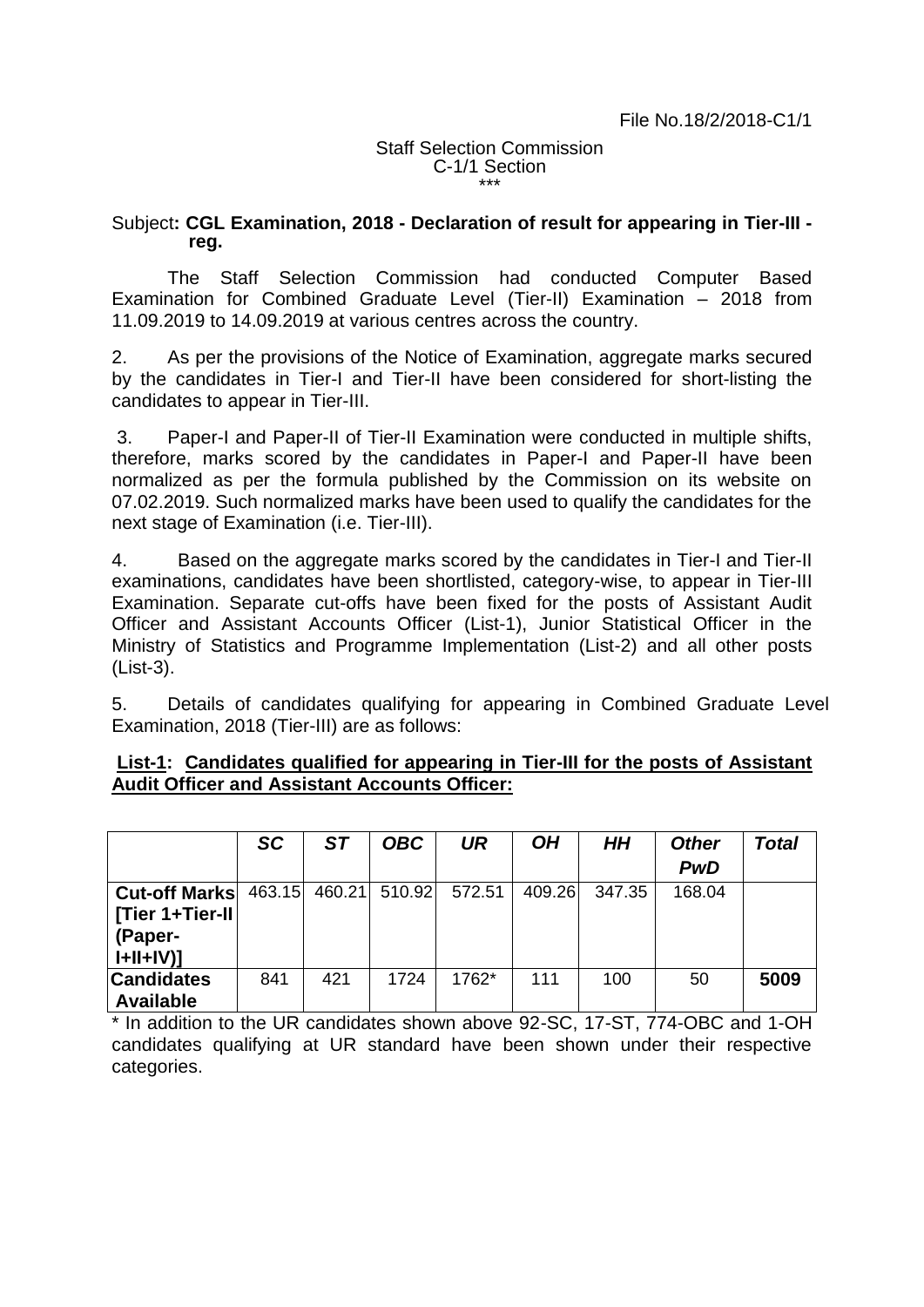# **List-2: Candidates qualified for appearing in Tier-III for the post of Junior Statistical Officer (JSO):**

|                   | SC     | <b>ST</b> | <b>OBC</b> | <b>UR</b>                                 | OΗ  | HH  | VH  | <b>Other</b> | <b>Total</b> |
|-------------------|--------|-----------|------------|-------------------------------------------|-----|-----|-----|--------------|--------------|
|                   |        |           |            |                                           |     |     |     | <b>PwD</b>   |              |
| <b>Cut-off</b>    | 433.95 |           |            | 403.95 517.76 535.86 348.50 223.46 267.51 |     |     |     | 165.04       |              |
| Marks [(Tier      |        |           |            |                                           |     |     |     |              |              |
| 1+Tier-II         |        |           |            |                                           |     |     |     |              |              |
| (Paper-           |        |           |            |                                           |     |     |     |              |              |
| $I+II+III$ ]      |        |           |            |                                           |     |     |     |              |              |
| <b>Candidates</b> | 478    | 301       | 583        | 955*                                      | 112 | 106 | 121 | 16           | 2672         |
| <b>Available</b>  |        |           |            |                                           |     |     |     |              |              |

\* In addition to the UR candidates shown above 37-SC, 10-ST, 421-OBC, 3-OH and 4-VH candidates qualifying at UR standard have been shown under their respective categories.

## **List-3: Candidates qualified for appearing in Tier-III for the posts other than Assistant Audit Officer, Assistant Accounts Officer and Junior Statistical Officer:**

|                   | <b>SC</b> | <b>ST</b> | <b>OBC</b> | <b>UR</b> | <b>ESM</b> | <b>OH</b> | <b>HH</b> | VH            | <b>Other</b> | <b>Total</b> |
|-------------------|-----------|-----------|------------|-----------|------------|-----------|-----------|---------------|--------------|--------------|
|                   |           |           |            |           |            |           |           |               | <b>PwD</b>   |              |
| <b>Cut-off</b>    | 354.74    | 327.05    | 400.33     | 433.00    | 255.12     | 302.50    |           | 165.73 280.98 | 122.58       |              |
| <b>Marks</b>      |           |           |            |           |            |           |           |               |              |              |
| [(Tier            |           |           |            |           |            |           |           |               |              |              |
| 1+Tier-II         |           |           |            |           |            |           |           |               |              |              |
| (Paper-           |           |           |            |           |            |           |           |               |              |              |
| H                 |           |           |            |           |            |           |           |               |              |              |
| <b>Candidates</b> | 8050      | 4022      | 15359      | 17439*    | 3244       | 859       | 777       | 404           | 86           | 50240        |
| <b>Available</b>  |           |           |            |           |            |           |           |               |              |              |

\* In addition to the UR candidates shown above 1320-SC, 361-ST, 8373-OBC, 44- OH, 4-HH and 22-VH candidates qualifying at UR standard have been shown under their respective categories.

Note-I: After excluding common candidates, 50293 candidates are qualifying for appearing in Tier-III Examination.

Note-II: Candidates qualifying in more than one list need to appear in Tier-III Examination only once.

6. The Tier-III (Descriptive Examination) is scheduled to be held on 29.12.2019. The status of city of examination and Admission Certificates of the qualified candidates will be uploaded on the websites of the respective Regional Offices approximately 15 days and 04 days respectively before the conduct of the Tier-III Examination. However, the candidates who are unable to download their Admission Certificates may contact the concerned Regional Offices immediately. The